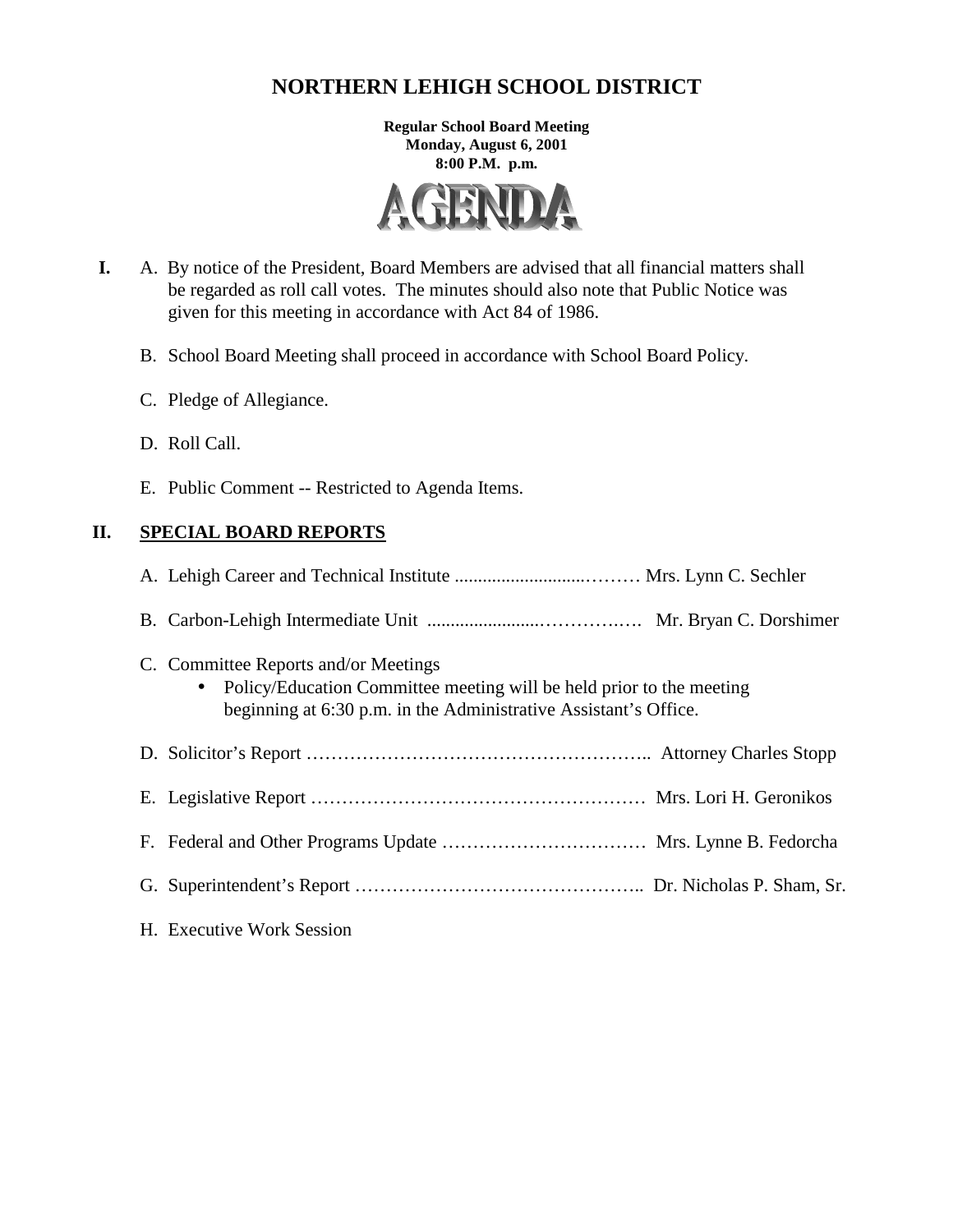$\equiv$ 

 $\equiv$ 

# **III. PERSONNEL**

#### A. Nominations for Appointment

1. Instructional

| a. | Kelly Kromer<br>Assignment:<br>Salary:<br><b>Effective Date:</b> | <b>Temporary Professional Employee</b><br>Grade 3 - Slatington Elementary School<br>$$35,200$ (Appendix A – Step 1 Bachelors)<br>August 27, 2001                                                                      |
|----|------------------------------------------------------------------|-----------------------------------------------------------------------------------------------------------------------------------------------------------------------------------------------------------------------|
|    | b. Kelly Harkins<br>Assignment:                                  | <b>Temporary Professional Employee</b><br>Special Education/Emotional Support Teacher at<br><b>Slatington Elementary School replacing Scott</b><br>Bartholomew who resigned.                                          |
|    | Salary:<br><b>Effective Date:</b>                                | $$37,000$ (Appendix A – Step 1 Masters)<br>August 27, 2001                                                                                                                                                            |
|    | c. Sherri Hines<br>Assignment:<br>Salary:                        | Half-Time Temporary Professional Employee<br>Art Teacher – New Position in the Senior High School<br>One-half of \$35,200 or \$17,600 (Appendix A-Step 1<br>Bachelors)                                                |
|    | <b>Effective Date:</b>                                           | August 27, 2001                                                                                                                                                                                                       |
|    | d. Steven Zong<br>Assignment:                                    | Half-Time Temporary Professional Employee<br><b>Introduction To Software Concepts</b><br>New Position in the Senior High School                                                                                       |
|    | Salary:<br><b>Effective Date:</b>                                | One-half of \$35,300 or \$17,650 (Appendix A-Step 2 Bachelors)<br>August 27, 2001                                                                                                                                     |
|    | e. Brian Pfingstl<br>Assignment:                                 | <b>Temporary Professional Employee</b><br>English Teacher at the senior high school.<br><b>New Position</b>                                                                                                           |
|    | Salary:<br><b>Effective Date:</b>                                | $$37,000$ (Appendix A – Step 1 Masters)<br>August 27, 2001                                                                                                                                                            |
| f. | Tara Balliet<br>Assignment:                                      | <b>Temporary Vacancy Replacement</b><br>Grade 6 – Slatington Elementary School – Replacing the<br>position of Jacqueline Sham who was granted an unpaid<br>leave for the first semester of the 2001-2002 school year. |
|    | Salary:<br><b>Effective Date:</b>                                | \$35,200 (Pro-rated) (Appendix A - Step 1 Bachelors)<br>August 27, 2001                                                                                                                                               |
|    | <b>Termination Date:</b>                                         | On or about January 24, 2002                                                                                                                                                                                          |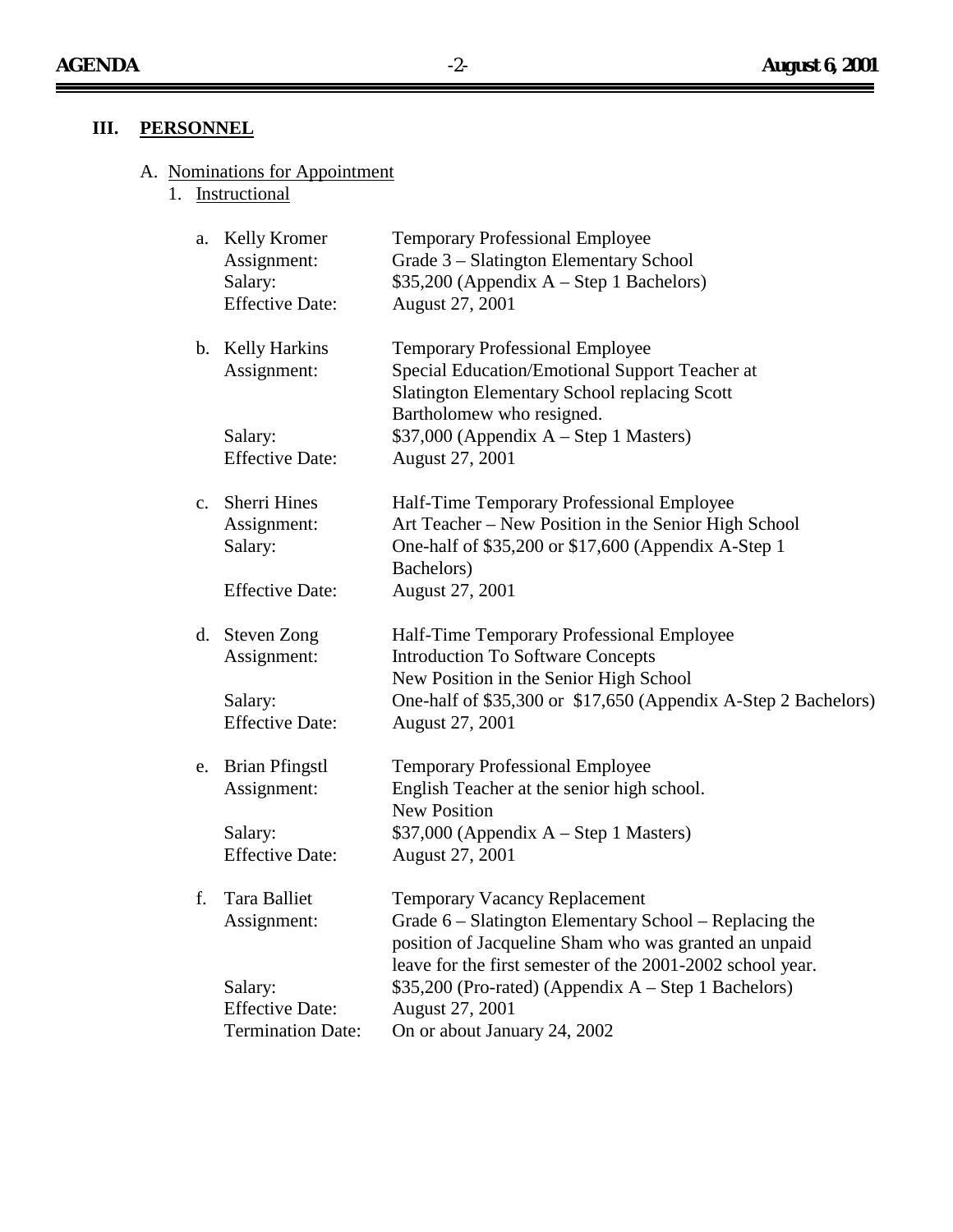|  | g. Tracy Kimmel             | <b>Temporary Vacancy Replacement</b>                           |  |
|--|-----------------------------|----------------------------------------------------------------|--|
|  | Assignment:                 | Elementary Vocal Music Teacher for Lora Krum who was           |  |
|  |                             | granted a compensated leave of absence for the 2001-2002       |  |
|  |                             | school year.                                                   |  |
|  | Salary:                     | $$35,200$ (Appendix A – Step 1 Bachelors)                      |  |
|  | <b>Effective Date:</b>      | August 27, 2001                                                |  |
|  | <b>Termination Date:</b>    | On or about June 14, 2002                                      |  |
|  |                             |                                                                |  |
|  | 2. Non-Instructional        |                                                                |  |
|  | a. Donald D. Owens*         |                                                                |  |
|  | Assignment:                 | Part-time Custodian                                            |  |
|  |                             | New Position – Senior High School – $3:00$ p.m. – $11:00$ p.m. |  |
|  | Salary:                     | \$8.25 Per Hour/4 Hours Per Day/5 Days Per Week                |  |
|  | <b>Effective Date:</b>      | August 7, 2001                                                 |  |
|  | *60 Day Probationary Period |                                                                |  |

#### B. Resignations

1. Instructional

Accept the resignation of Joshua Ziatyk, Spanish teacher in the senior high school, effective July 10, 2001. Mr. Ziatyk has accepted a teaching position in another school district.

2. Co-Curricular

Accept the resignation of Barry Herman, who was hired as an assistant football coach for the 2001-2002 football season and shared the stipend with another coach, effective July 19, 2001.

C. Co-Curricular Appointment for 2001-2002

Assistant Football Coach -- Gregory E. Poremba – (Pending verification of clearances)-- \$4006.00 (Stipend to be shared with Corey Hartzell who was board approved on June 4, 2001).

D. Unpaid Volunteer

In accordance with school board policy #916, approve Barry Herman as a volunteer football coach for the 2001-2002 football season.

E. Salary Adjustment

Acknowledge the following teacher who has completed the requirements per the Collective Bargaining Agreement that would entitle her to a salary increase for the 2001-2002 school year:

| <b>Cathy Groller</b> |    |          |
|----------------------|----|----------|
| From:                | 3B | \$35,400 |
| To:                  | 3M | \$37,600 |

F. Substitutes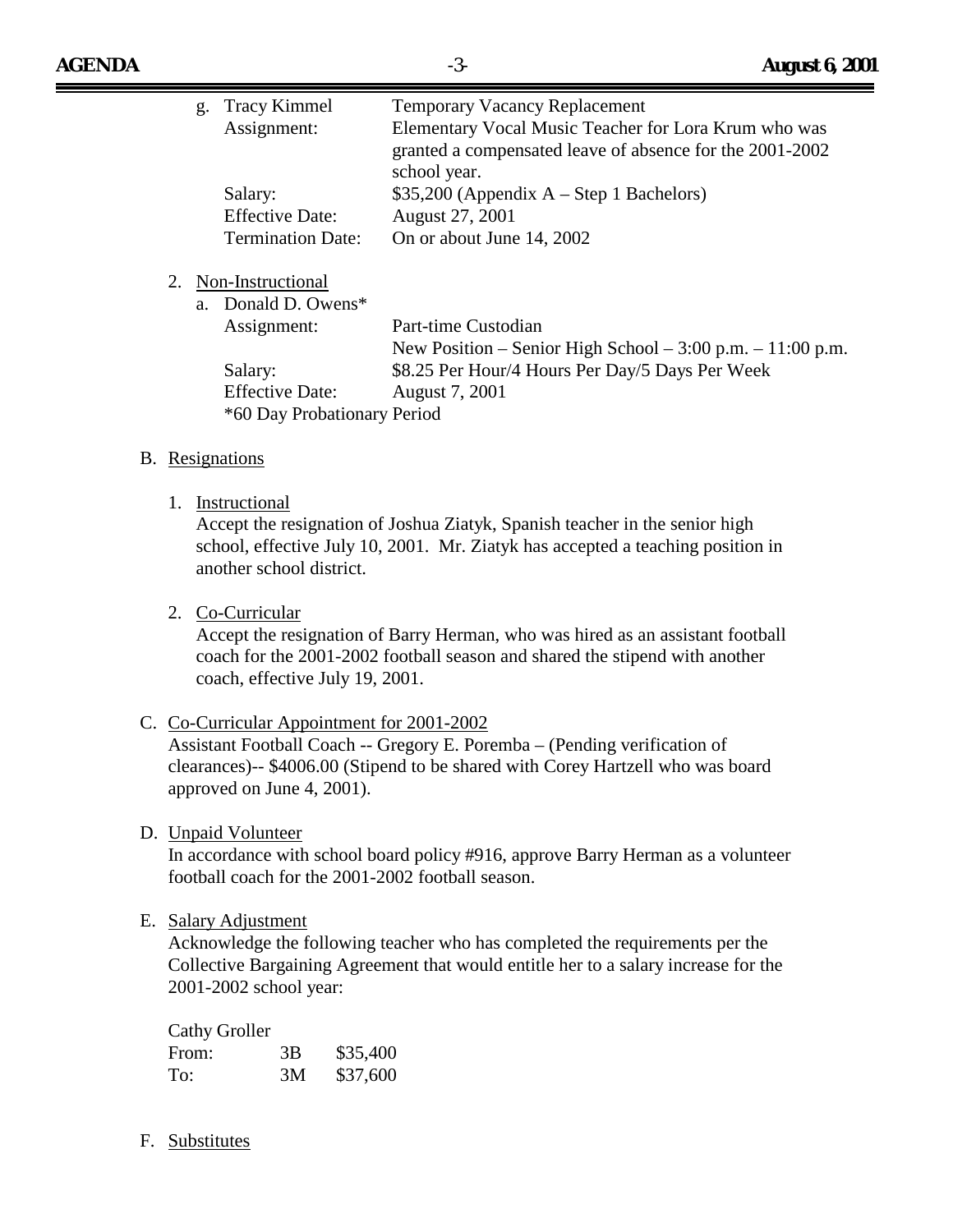## 1. Instructional

Approve the following substitute teachers for the 2001-2002 school year at the substitute teacher rates of \$70.00 for 1-10 non-consecutive days; \$80.00 for 11- 20 non-consecutive days; \$90.00 for 21+ non-consecutive days:

Margaret Conrad – Elementary

Julie Fehnel – Elementary Gail Barilla – Elementary K-8 Amy Barthol – Special Education Angela Friebolin – Biology Marshelle George – Elementary Audrey Hedash – Elementary/Early Childhood Cory Hartsell – Social Studies Tracy Hoffman – School Nurse Stan Luckenbill – Health/Physical Education/Driver Ed.-Safety Ed. Jonathan Paney – Mathematics Betsy Rauch – Elementary Jane Wessner – Elementary/Early Childhood

#### 2. Non-Instructional

a. Employ the following substitute aides/secretaries for the 2001-2002 school year at the rate of \$7.25 per hour:

Marjorie Hofmann – Instructional Aide/Secretary Pamela Suveg – Instructional Aide Dianne Smith – Instructional Aide Charlotte Hallman – Instructional Aide Matthew Rabenold – Instructional Aide Robin Schultz – Instructional Aide

b. Employ the following substitute cafeteria workers for the 2001-2002 school year at the rate of \$7.25 per hour:

Marjorie Hofmann Diane Smith Nancy Frantz Romaine Remaley Jennifer Wentz

c. Employ the following substitute custodians for the 2001-2002 school year at the rate of \$7.25 per hour: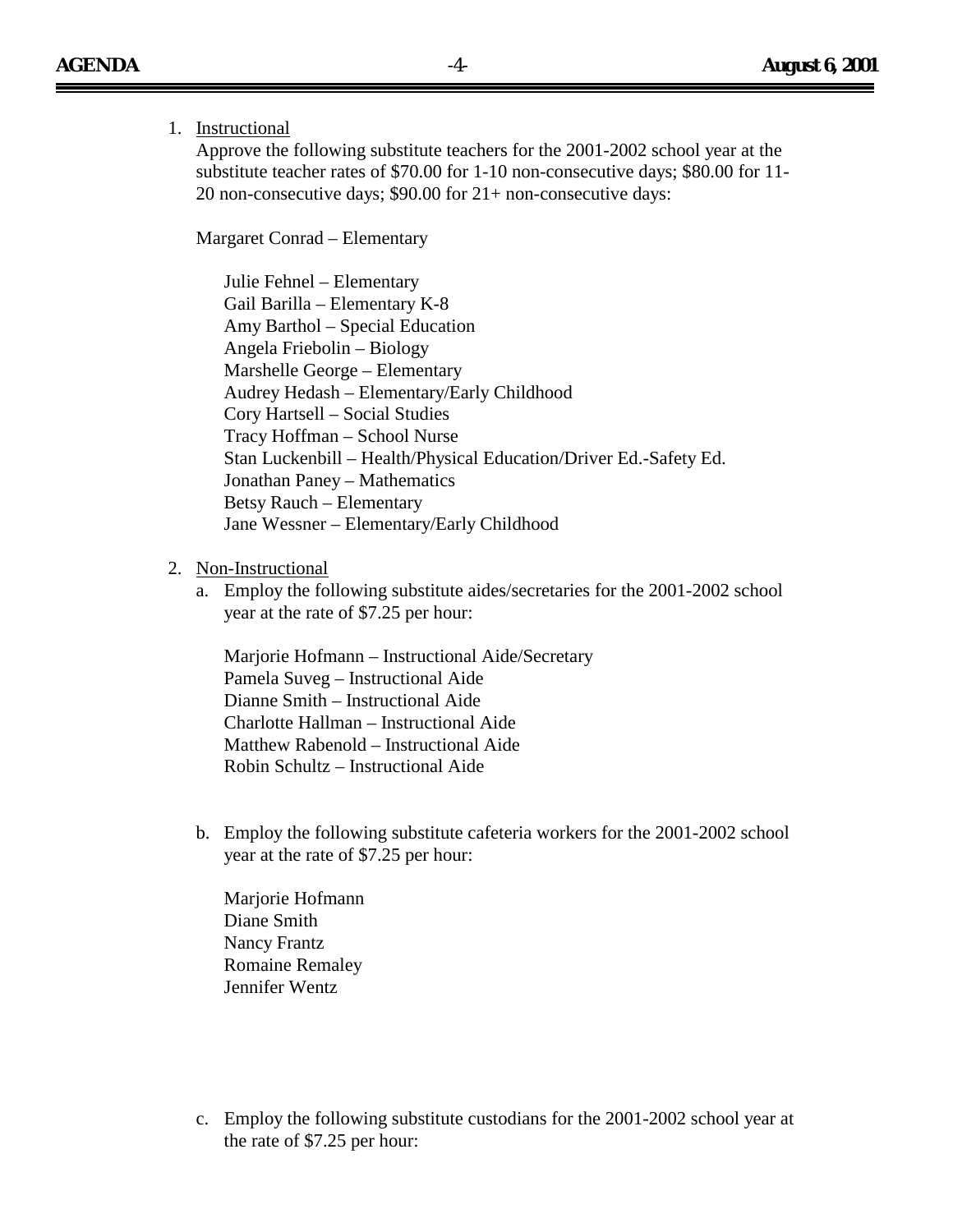Wendy Green Franklin Zamadics

G. School Dentist

Appoint Dr. Harry Shleifer of Professional Dental Associates as the school dentist for the 2001-2002 school year at the quoted fee of \$1.00 per student.

H. Substitute Teacher Caller

Approve to employ Mrs. Janice Hofmann as an independent contractor for the purpose of calling substitutes for the 2001-2002 school year at a stipend of \$6,378.00 and authorize the superintendent to execute an agreement between the Northern Lehigh School District and Mrs. Hofmann.

## I. Appoint SADD Advisor

Approve the appointment of Sheila Lanshe as the SADD advisor for the 2001-2002 school year. The stipend for this position is \$500.00 and will be paid for from the senior high school budget.

J. Middle School Co-Curricular Appointments for 2001-2002 Junior National Honor Society -- Jason Graver -- \$395.00 Web Page Design -- Theresa Kokinda -- \$381.00

## K. Secondary Saturday Detention Monitors

Appoint Patricia Eby-Manescu and Steven Zong as Secondary Saturday Detention Monitors for the middle and senior high schools for the 2001-2002 school year, working alternative Saturdays, for three hours from 8:30 a.m. to 11:30 a.m. every Saturday throughout the 2001-2002 school year that warrants detention coverage. Salary will be \$50.00 for each Saturday worked.

# **IV. POLICY**

- A. Board Policy
	- 1. Board Policy  $2<sup>nd</sup>$  Reading
		- a. Approve revisions to existing school board policy #707 Use of School Facilities and Equipment, as amended after second reading. **(Please see attachment #1)**
		- b. Approve revisions to existing school board policy #913 Relations With Special Interest Groups, as presented after second reading. **(Please see attachment #2)**
- B. Permission to Close an Account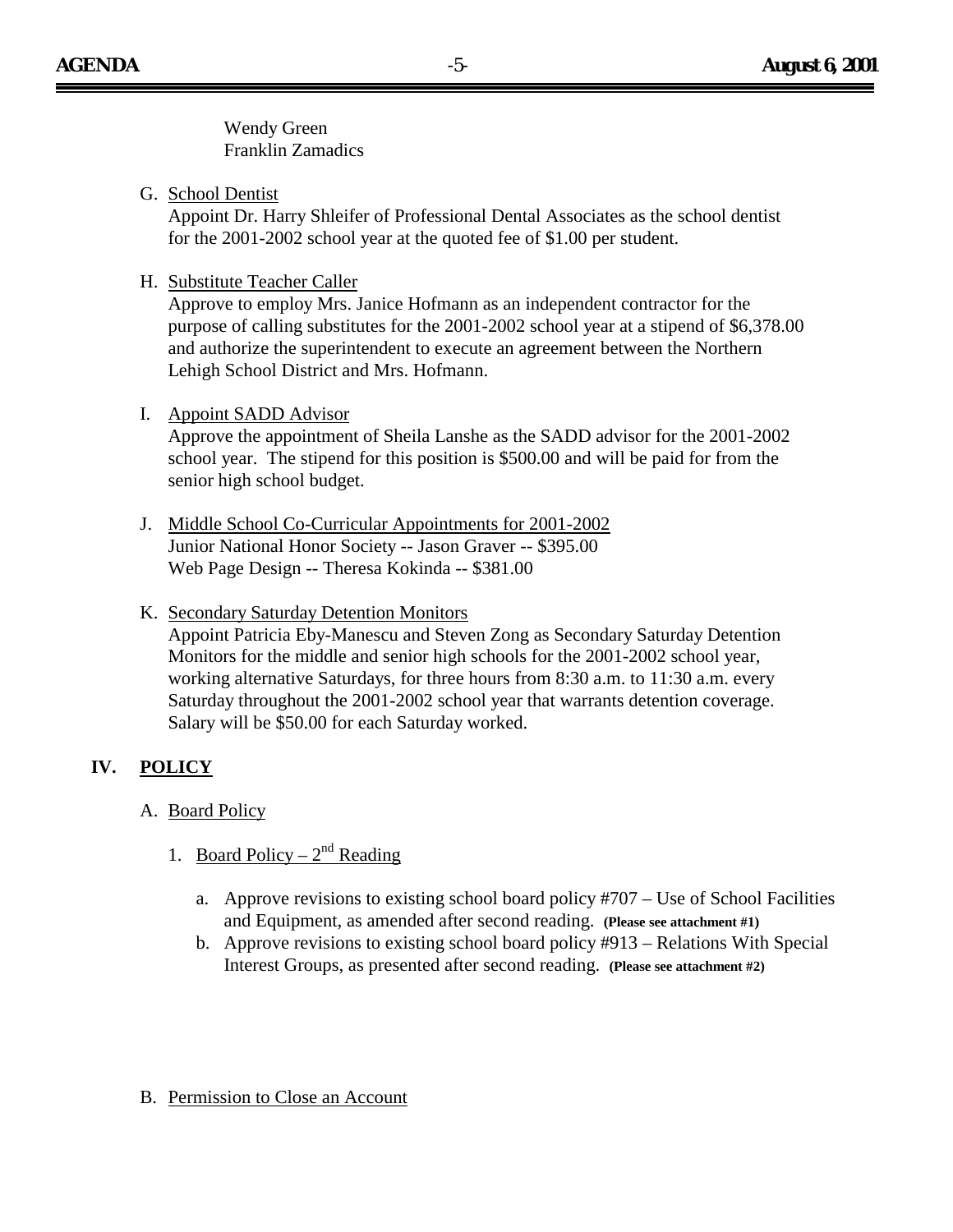- 1. Grant permission to the senior high school to close the "Class of 2001" account in compliance with the Student Activity Fund Policy. **(Please see attachment #3)**
- C. Conferences Requiring Board Approval
	- 1. Approve the request of Dr. Nicholas Sham to attend the Lehigh University School Study Council Study Tour in Washington, D.C. from October 2-5, 2001. Expenses include \$825.00 for registration and was included in the 2001-2002 district budget.
	- 2. Approve the request of Dr. Nicholas Sham to attend the New Superintendent's Academy Part 2 – Planning conference in Harrisburg on September 27 and 28,, 2001. Expenses include \$165.00 for registration, \$58.00 for lodging for a total of \$223.00 and has been included in the 2001-2002 district budget.
- D. Student-Parent Handbook Changes

Approve the changes to the Northern Lehigh High School, Northern Lehigh Middle School, and Elementary School Student-Parent Handbooks as per **attachment #4**.

### **V. CURRICULUM AND INSTRUCTION**

A. Approve the following revisions to the 2001-2002 Northern Lehigh School District School Calendar: **(Please see attachment #5)**

Move the January 14, 2002 Teacher In-Service Day to January 21, 2002 (Martin Luther King, Jr. holiday) and change the  $1<sup>st</sup>$  Student Make-up Day for Snow from January  $14^{\text{th}}$  to January  $21^{\text{st}}$ .

### **VI. OLD BUSINESS**

#### **VII. NEW BUSINESS**

### **VIII. FINANCIAL**

- A. Consider abatement of per capita taxes for the residents that fall within the guidelines as listed in **attachment #6**.
- B. Approve a refund for overpayment of Walnutport Real Estate Taxes for the property owners as listed for the month of July 2001. **(Please see attachment #7)**
- C. Approve payment of bills from the Construction Account, as presented in **attachment #8**.
- D. Approve payment of bills from the Capital Reserve #1 Account, as presented In **attachment #9**.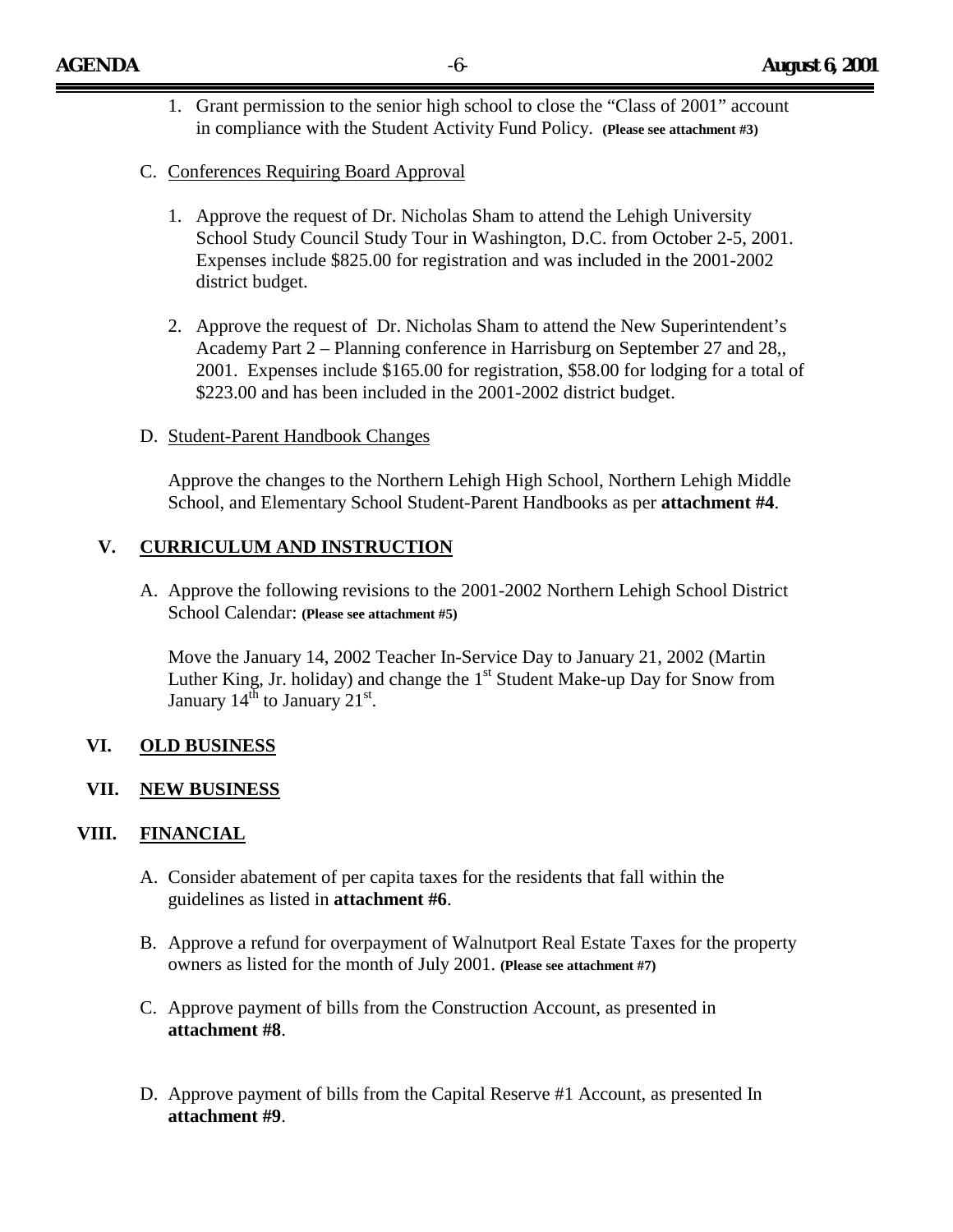- E. Approve the Arthurs Lestrange Cash Management Portfolio Summary for the month of June 2001. **(Please see attachment #10)**
- F. Approve the Northern Lehigh High School Student Activities Fund Statements for the month of June 2001 and for the 2000-2001 school year. **(Please see attachment #11)**
- G. Approve the Northern Lehigh Middle School Student Activities Fund Statement for the month of June 2001. **(Please see attachment #12)**
- H. Approve the purchase of equipment for the third lunch line for the senior high school at a cost of \$20,725.52 from United Restaurant Equipment, Inc. These items would be purchased under the current PA State Contract No. 7350-05. Money for this purchase would come from the "moveable fixtures and equipment" portion of the high school project.
- I. Resolution To Amend Agreement

*RESOLVED:* That the Agreement between Northern Lehigh School District and The Architectural Studio, dated March 17, 1999, be amended to include:

The Architectural Studio shall provide architectural services in accordance with the terms and conditions of this Agreement for new team rooms at the Northern Lehigh stadium complex.

J. Resolution To Amend Agreement

*RESOLVED*: That the Agreement between Northern Lehigh School District and The Architectural Studio, dated March 17, 1999, be amended to include:

The Architectural Studio shall provide architectural services in accordance with the terms and conditions of this Agreement for bleachers, press box, visiting coaches platform, and sound system at the Northern Lehigh stadium complex.

K. Permission To Solicit Bids

Approve to authorize proper officials to solicit bids for the replacement of a 7.5 ton rooftop heating/cooling unit for the Slatington Elementary library area.

- L. Approve the sale of repository property held by Northampton County. The bid price is \$850 and the property is located on South Canal Street, Walnutport Borough. The property in question is a vacant lot, with parcel ID# J2SW1A 4 3. **(Please see attachment #13)**
- M. Approve to consider compensating the Earned Income Tax Officer and his clerk for collection of the Slatington Real Estate and Per Capita taxes for the 2001-2002 fiscal year. The recommendation is to prorate the compensation at 75% for the EIT Officer and